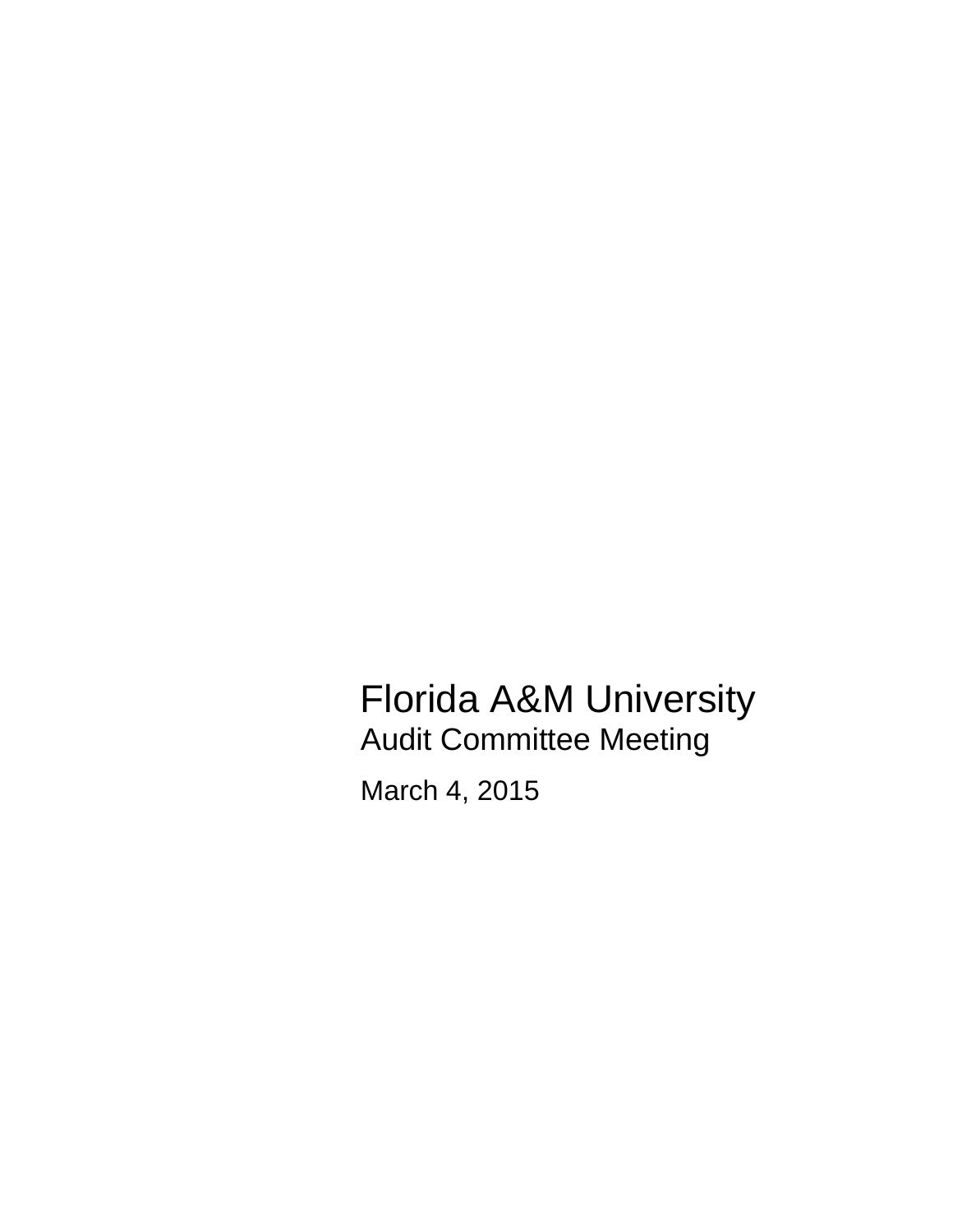## Contents

<span id="page-1-0"></span>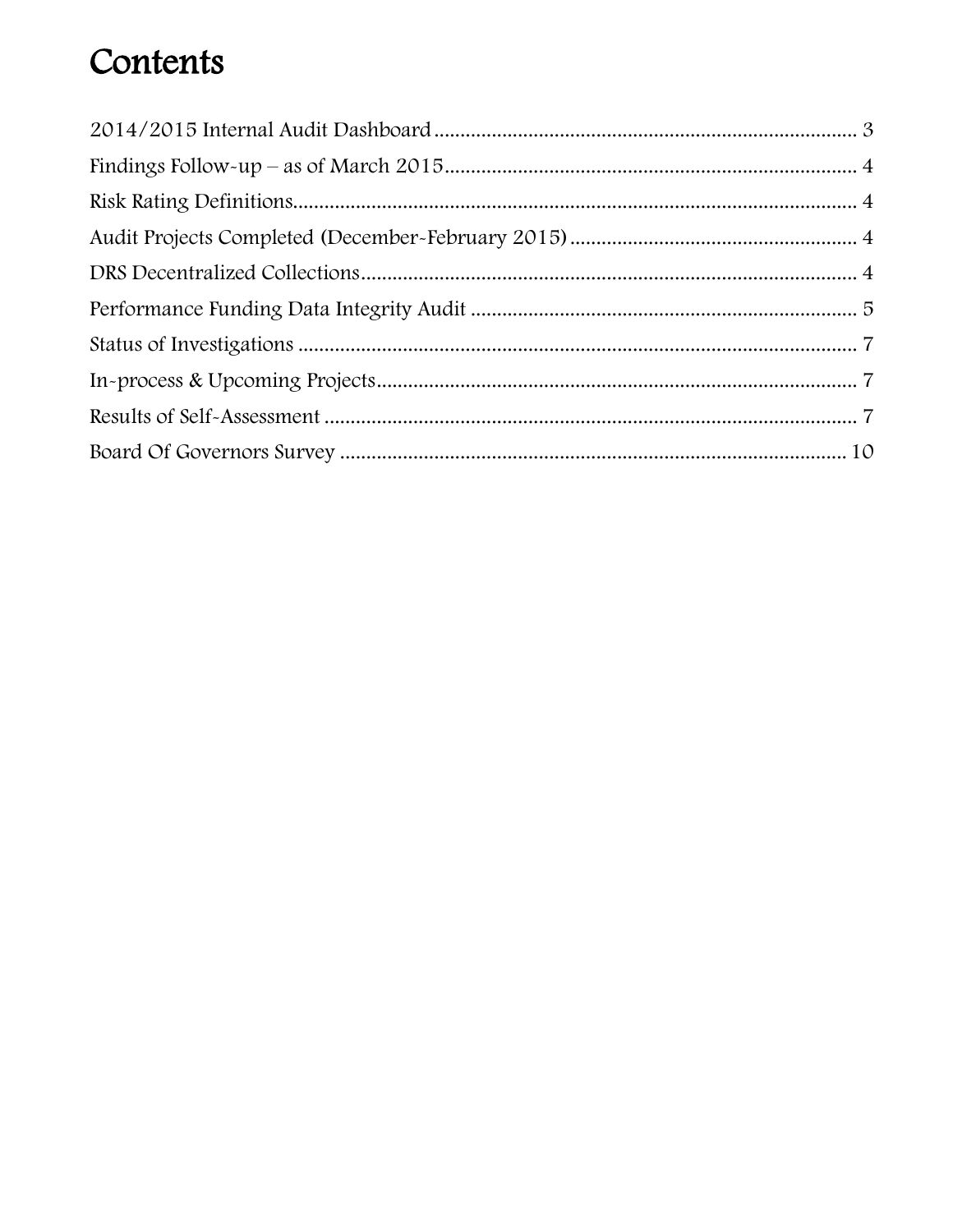# 2014/2015 Internal Audit Dashboard

| Project                                                                                               | Plan<br>Year  | <b>Status</b>                                                                                                                                           | Number of<br><b>Findings</b> | Number of<br>Red<br><b>Findings</b> | Findings<br>Implemented by<br>Report Date | Red Findings<br>Implemented by<br>Report Date |
|-------------------------------------------------------------------------------------------------------|---------------|---------------------------------------------------------------------------------------------------------------------------------------------------------|------------------------------|-------------------------------------|-------------------------------------------|-----------------------------------------------|
| Follow up of findings for audits<br>of grade change process,<br>financial aid, and purchasing<br>card | 2014/<br>15   | Field work began<br>February 2015                                                                                                                       | N/A                          | N/A                                 | N/A                                       | N/A                                           |
| Audit of Information Technology<br>Functions                                                          | 2013/<br>2014 | Suspended pending<br>completion of<br>Performance Funding<br>Metrics audit. Field work<br>is 70% complete with<br>expected completion of<br>April 2015. | N/A                          | N/A                                 | N/A                                       | N/A                                           |
| Athletics Investigation (non<br>NCAA related)                                                         | 2013/<br>2014 | Field work completed<br>and is in review process.<br>Projected completion<br>date of March.                                                             | N/A                          | N/A                                 | N/A                                       | N/A                                           |
| Financial aid process review                                                                          | 2013/<br>2014 | Field work 60%<br>complete. Projected<br>completion date of April.                                                                                      | N/A                          | N/A                                 | N/A                                       | N/A                                           |
| Pharmacy Phase II investigation                                                                       | 2013/<br>2014 | Contracted out at BOG<br>request. Projected<br>completion date of<br>March 2015.                                                                        | N/A                          | N/A                                 | N/A                                       | N/A                                           |
| Audit of Performance Funding<br>Data Integrity Audit                                                  | 2014/<br>2015 | Completed February<br>2015.                                                                                                                             | 3                            | $\Omega$                            | $\Omega$                                  | N/A                                           |
| Decentralized cash collections<br>audit                                                               | 2013/<br>2014 | Completed February<br>2015                                                                                                                              | 6                            | $\mathbf{1}$                        | 6                                         | 1                                             |
| <b>TOTALS</b>                                                                                         |               |                                                                                                                                                         | 9                            | 1                                   | 6                                         | 1                                             |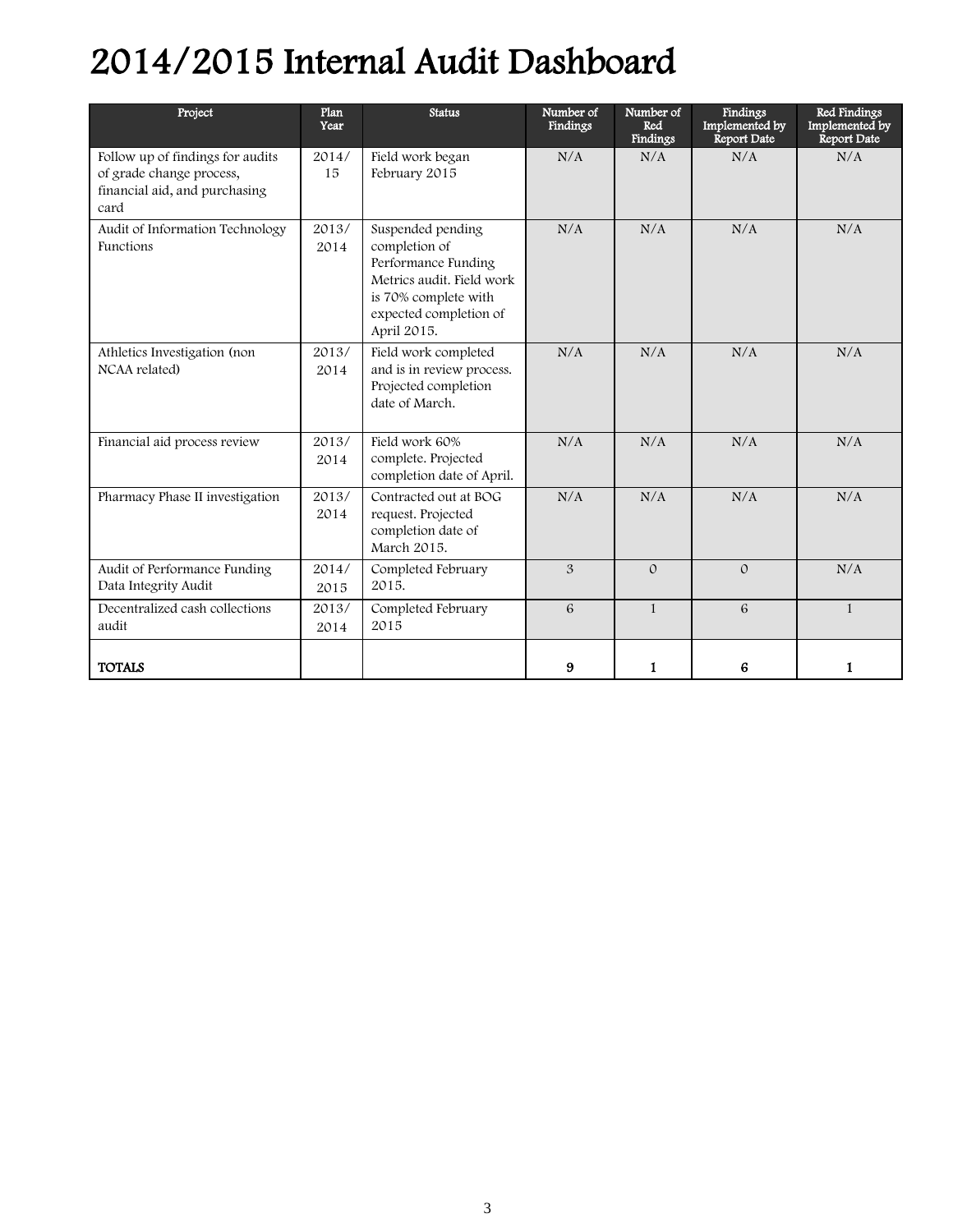## <span id="page-3-0"></span>Findings Follow-up – as of March 2015

Corrective actions for the findings related to the Grade Change Audit, # 2014-1, issued February 2014 were to be implemented by spring term 2014, effective for the fall term 2014. The validation of implementation of corrective actions is in process with an expected completion of April 2015.

The validation of corrective actions for the audit of the financial aid and P-Card is in process with an expected completion of April 2015.

The results of the follow up will be presented at the next audit committee meeting.

## <span id="page-3-1"></span>Risk Rating Definitions

The following risk rating definitions are used in assessing the relative risk of internal audit observations and do not represent an opinion on the adequacy or effectiveness of internal controls. University management is responsible for assessing whether the controls the University has implemented are adequate to meet its operational, compliance and financial reporting objectives.

 High: The potential impact on the operation (either in terms of dollars, error rate, or qualitative factors) could significantly affect the operation's ability to achieve its strategic objectives

- $\bigcirc$  Medium: The potential impact on the operation (either in terms of dollars, error rate, or qualitative factors) could moderately affect the operation's ability to achieve its strategic objectives
- $\bigcup$  Low: The potential impact on the operation (either in terms of dollars, error rate, or qualitative factors) would not significantly affect the operation's ability to achieve its strategic objectives

### <span id="page-3-2"></span>Audit Projects Completed (December 2014 –February 2015)

### Audit of Cash Collections at Developmental Research School (DRS)

#### Process Owner – Development Research School administration

Scope and objectives – For cash collections and recording processes of the DRS, (1) Obtain an understanding of the internal controls and make overall judgments as to whether internal controls promoted and encouraged compliance with applicable laws, rules, regulations, contracts, and grant agreements; the economic and efficient operation of the cash collection process; the reliability of reports and records; and the safeguarding of assets; (2) evaluate management's performance in these areas; and (3) evaluate the corrective action plan adopted by management.

#### Report Results

| Fieldwork               | Report status               | Findings                                                |
|-------------------------|-----------------------------|---------------------------------------------------------|
| Completed December 2014 | Report issued February 2015 | 1 Comment (discussed below)<br>3 Comments<br>2 Comments |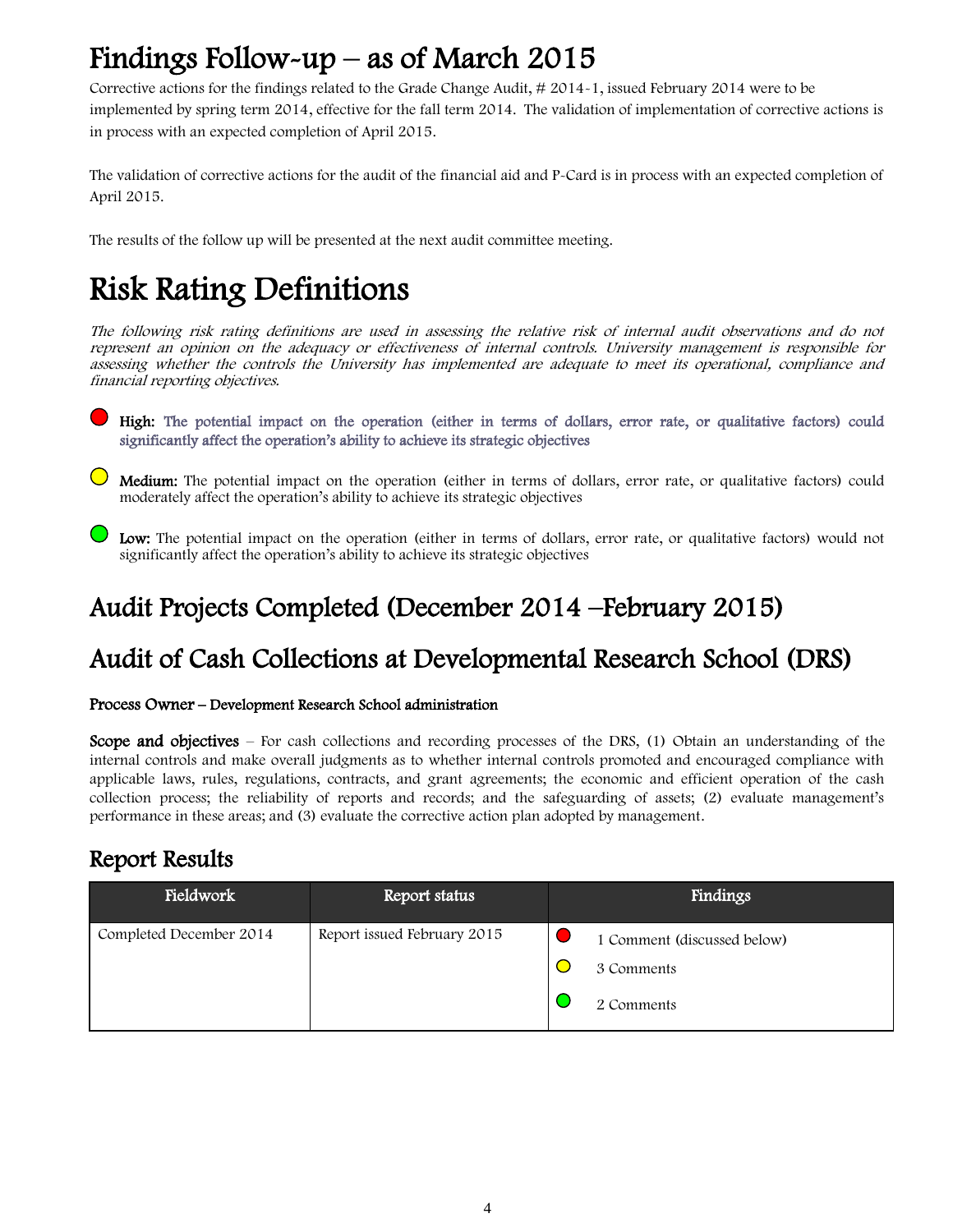| 1. DRS Decentralized Collections                                                                                                                                                                                                       |                                                                                                                                                              |  |  |  |
|----------------------------------------------------------------------------------------------------------------------------------------------------------------------------------------------------------------------------------------|--------------------------------------------------------------------------------------------------------------------------------------------------------------|--|--|--|
| Finding                                                                                                                                                                                                                                | <b>Risks</b>                                                                                                                                                 |  |  |  |
| Pre-numbered receipts are issued for collections; however, amounts<br>▶<br>collected per the receipt document are not reconciled to the amount<br>deposited and recorded. In addition, the receipt documents are not<br>accounted for. | Risk – Decreased assurance that<br>▶<br>accountability for cash is established at<br>the point of collection and that all cash<br>is deposited and recorded. |  |  |  |
| Recommendations and management action plans                                                                                                                                                                                            | Action owner/timetable                                                                                                                                       |  |  |  |
| Recommendation: Procedures should be established to reconcile pre-numbered receipt<br>documents with the amount deposited and to account for all pre-numbered receipt<br>documents.                                                    | Responsibility: Dr. Patricia Hodge, Angie Rogers,<br>and Evelyn Nix                                                                                          |  |  |  |
| Management response:                                                                                                                                                                                                                   | Implementation date: February 1, 2015                                                                                                                        |  |  |  |
| Response: Receipt books will be returned when money is turned in and receipts will<br>be reconciled with collections.                                                                                                                  |                                                                                                                                                              |  |  |  |

### Performance Funding Data Integrity Audit

Process Owner – Office of Institutional Research, Registrar, Enterprise Information Technology, and data custodians in various University departments

Scope and objectives –Review the processes and controls that the University has in place related to data submissions in support of the BOG performance based funding metrics as of November 30, 2014. The report is to be approved by the Board of Trustees and submitted to the Board of Governors. To assist in the Board of Trustees' review, all findings are discussed below.

### Report Results

| Fieldwork                          | Report status               | Findings   |
|------------------------------------|-----------------------------|------------|
| September 2014 to February<br>2015 | Report issued February 2015 | 0 Comments |
|                                    |                             | 3 Comments |
|                                    |                             | 0 Comments |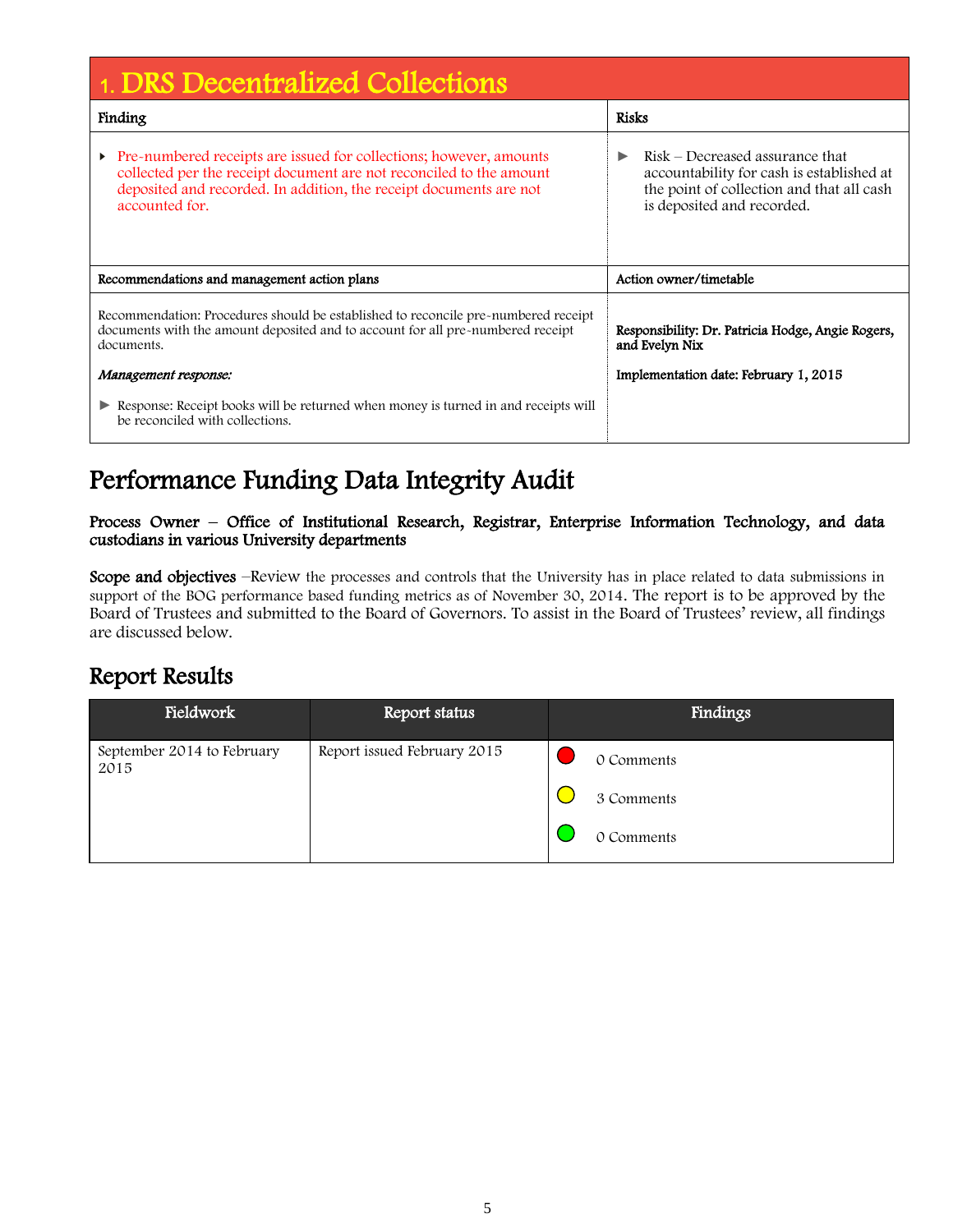| Performance Funding Data Integrity Audit                                                                                                                                                                                                                                                                                                                                                                                                                                                                                                                                                        |                                                                                                                      |
|-------------------------------------------------------------------------------------------------------------------------------------------------------------------------------------------------------------------------------------------------------------------------------------------------------------------------------------------------------------------------------------------------------------------------------------------------------------------------------------------------------------------------------------------------------------------------------------------------|----------------------------------------------------------------------------------------------------------------------|
| <b>Finding</b>                                                                                                                                                                                                                                                                                                                                                                                                                                                                                                                                                                                  | <b>Risks</b>                                                                                                         |
| Documentation for approvals and denials within the i-rattler system for<br>▶<br>awarding degrees was not consistently enforced with all schools/colleges<br>and Registrar office staff.                                                                                                                                                                                                                                                                                                                                                                                                         | $Risk$ – degrees could be awarded to<br>▶<br>students who do not meet the<br>requirements for the degree.            |
| Recommendations and management action plans                                                                                                                                                                                                                                                                                                                                                                                                                                                                                                                                                     | Action owner/timetable                                                                                               |
| Recommendation: The electronic approval process within i-rattler be fully<br>utilized to better document the approval of degrees awarded.                                                                                                                                                                                                                                                                                                                                                                                                                                                       | Responsibility: Agatha Onwunli, Registrar in<br>collaboration with schools/colleges                                  |
| Management response:                                                                                                                                                                                                                                                                                                                                                                                                                                                                                                                                                                            | Due Date: Spring 2015 semester                                                                                       |
| Response: The electronic approval process within iRattler has been updated<br>to capture the user ID of authorized users who review student records for<br>purposes of approving degrees. The system will enforce 3 approval levels.<br>The Registrar's Office will continue to collaborate with EIT to ensure the<br>approval process is recorded in iRattler at all approval levels.                                                                                                                                                                                                          |                                                                                                                      |
| Performance Funding Data Integrity Audit                                                                                                                                                                                                                                                                                                                                                                                                                                                                                                                                                        |                                                                                                                      |
| <b>Finding</b>                                                                                                                                                                                                                                                                                                                                                                                                                                                                                                                                                                                  | <b>Risks</b>                                                                                                         |
| • Some inappropriate or unnecessary information technology (IT) access<br>privileges existed within PeopleSoft and SUDS, indicating a need for<br>improved review of access privileges.                                                                                                                                                                                                                                                                                                                                                                                                         | Risk – increased risk of unauthorized<br>▶<br>disclosure, modification, or destruction<br>of data and IT resources.  |
| Recommendations and management action plans                                                                                                                                                                                                                                                                                                                                                                                                                                                                                                                                                     | Action owner/timetable                                                                                               |
| Recommendation: Review of access privileges should be improved to include a<br>review of all user access privileges and remove inappropriate or unnecessary<br>access to ensure that access privileges are compatible with assigned duties.<br>Management response:                                                                                                                                                                                                                                                                                                                             | Responsibility: Dr. Kwadwo Owusu,<br>Director of Institutional Research, Michael<br>James, Chief Information Officer |
| Response: The Office of Institutional Research (OIR) will develop<br>procedures to determine, on a regular basis, whether access privileges are<br>compatible with users' assigned duties. Beginning in April 2015, OIR will<br>implement a quarterly review of SUDS access. EIT will work with<br>management in the Registrar's Office, Admissions Office, Budget Office,<br>and Financial Aid Office to improve the user access review process within<br>i-rattler by developing functional level reviews of access privileges for<br>critical and sensitive transactions on a regular basis. | Due Date: April 2015                                                                                                 |
| 4. Performance Funding Data Integrity Audit                                                                                                                                                                                                                                                                                                                                                                                                                                                                                                                                                     |                                                                                                                      |
| <b>Finding</b>                                                                                                                                                                                                                                                                                                                                                                                                                                                                                                                                                                                  | <b>Risks</b>                                                                                                         |
| • Data submissions were not submitted by the due date. Submissions ranged<br>from four to 18 business days late.                                                                                                                                                                                                                                                                                                                                                                                                                                                                                | $Risk$ – Data may not be available to the<br>▶<br>BOG to make informed decisions.                                    |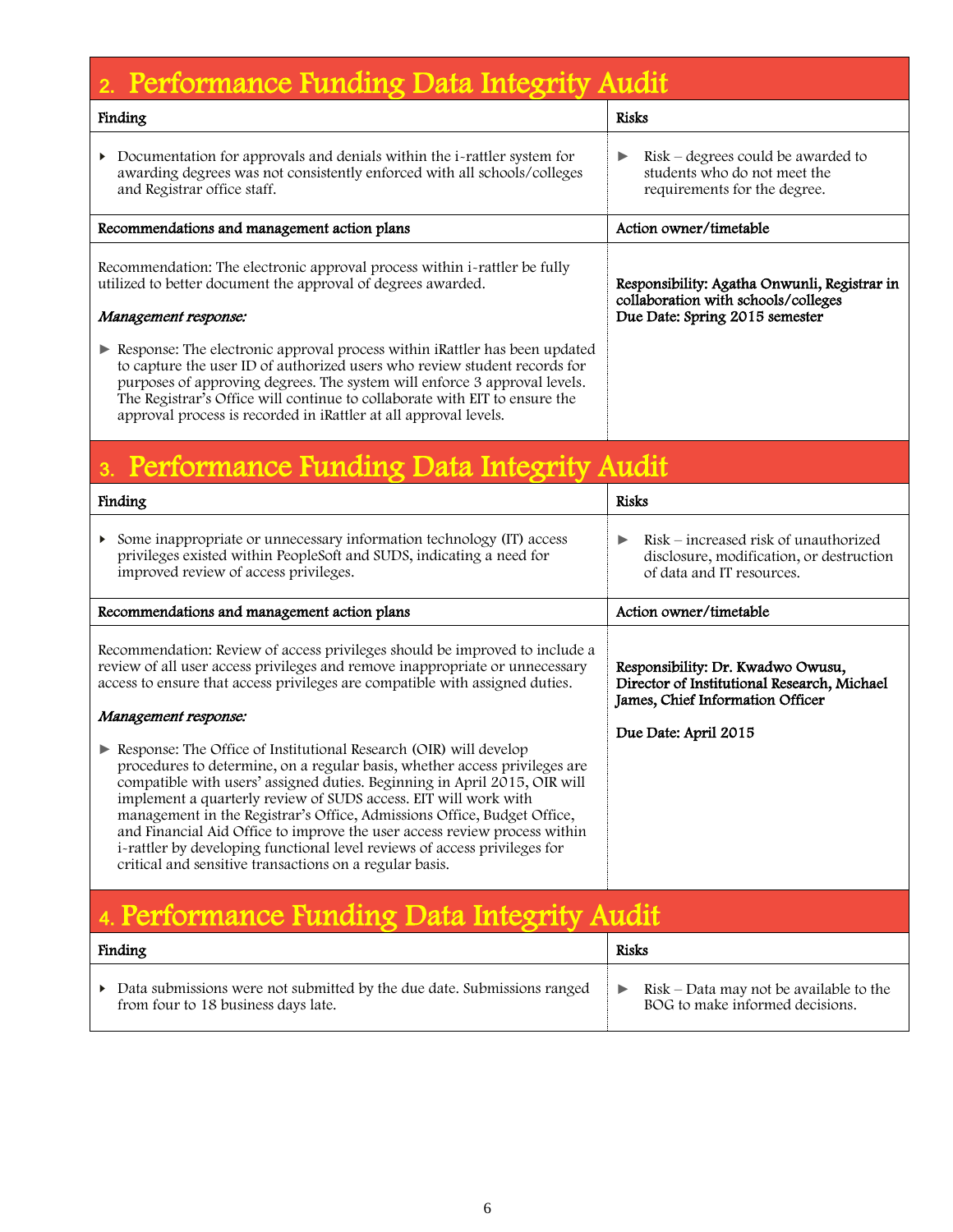| Recommendations and management action plans                                                                                                                                                                                                                                                    | Action owner/timetable                                                                                                                                                     |
|------------------------------------------------------------------------------------------------------------------------------------------------------------------------------------------------------------------------------------------------------------------------------------------------|----------------------------------------------------------------------------------------------------------------------------------------------------------------------------|
| Recommendation: Continuing efforts should be made to identify issues as early<br>as possible and enlist the assistance of all departments which need to be<br>involved in resolution of the issues.<br>Management response:                                                                    | Responsibility: Dr. Kwadwo Owusu,<br>Director of Institutional Research, Michael<br>James, Chief Information Officer, applicable<br>data custodians within the departments |
| Example Response: The data administrator will work closely with the data owners<br>and EIT to ensure files are submitted within 2 weeks before the BOG<br>deadline to allow time for corrections. OIR will work with the data owners<br>and EIT to automate processes used to build the files. | Due Date: June 2015                                                                                                                                                        |

### Status of Investigations

During the period from July 2014 through January 2015, the Division received 31 allegations/complaints. Of these, 12 reports were issued, 7 were closed with no investigation, 5 are in process, 5 have been referred to another department for review, and 2 are pending investigation. It should be noted that several investigations included multiple allegations. We estimate the actual number of complaints for the reports issued and investigations in process is in the range of 28. Investigations are classified into the following categories:

| Categories                                             | July 2014~<br>January 2015<br><b>Number</b> | July 2014~<br>January 2015<br>Percent of Total | Year End<br><u>June 30, 2014</u><br>Percent of Total |
|--------------------------------------------------------|---------------------------------------------|------------------------------------------------|------------------------------------------------------|
| Diversity, equal opportunity, and workplace<br>respect | 9                                           | 29                                             | 38                                                   |
| Environment, Health, and Safety                        | $\Omega$                                    | $\mathcal{O}$                                  |                                                      |
| Financial and business integrity                       | 19                                          | 61                                             | 31                                                   |
| Misuse or misappropriation of assets or<br>information | 3                                           | 10                                             | 24                                                   |
| <b>TOTALS</b>                                          | 31                                          | 100                                            | 100                                                  |

### <span id="page-6-0"></span>Upcoming Projects

| Project                    | Expected timing of<br>fieldwork | Comments                              |
|----------------------------|---------------------------------|---------------------------------------|
| Accounts payable review    | March 2015                      | Developing specific audit objectives  |
| Review of Band Eligibility | March 2015                      | Review of eligibility of band members |

### <span id="page-6-1"></span>Results of Self-Assessment

Scope and Ojectives - The Division's Quality Assurance Improvement Program requires an annual self assessment be conducted. The purpose of an annual self assessment is to provide the audit committee with assurance that the internal audit activity is maintaining the standard of performance required by the Institute of Internal Auditors, governing charter, and code of ethics and to identify areas where improvements could be made. The self assessment was for the period from June 2013 through July 2014 and was completed in December 2014. The summary results of the self assessment are as follows.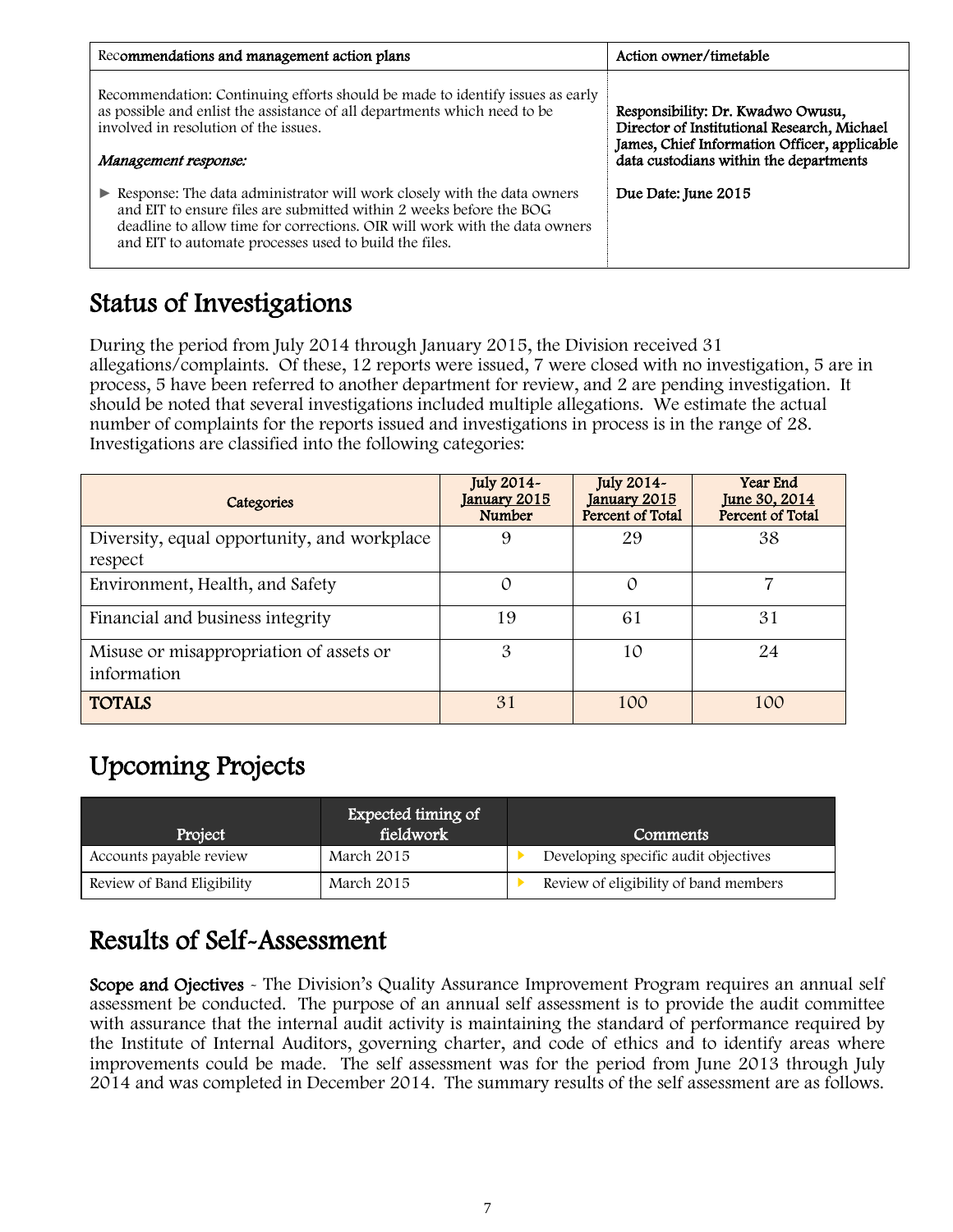| 5. Self-Assessment                                                                                                                                                                                                                                                                                                                                                                                                                                           |                                                                                                                                                  |
|--------------------------------------------------------------------------------------------------------------------------------------------------------------------------------------------------------------------------------------------------------------------------------------------------------------------------------------------------------------------------------------------------------------------------------------------------------------|--------------------------------------------------------------------------------------------------------------------------------------------------|
| Finding                                                                                                                                                                                                                                                                                                                                                                                                                                                      | <b>Risks</b>                                                                                                                                     |
| The audit committee charter and division charter could be enhanced to<br>Þ.<br>assure (1) they align with the University's mission statement, and (2) the<br>responsibilities and reporting lines in the charters are consistent.                                                                                                                                                                                                                            | $Risk$ – the purpose, authority, and<br>▶<br>responsibility of the audit committee<br>and internal activity may not be<br>consistent or unclear. |
| Recommendations and management action plans                                                                                                                                                                                                                                                                                                                                                                                                                  | Action owner/timetable                                                                                                                           |
| Recommendation: Review the audit committee charter and division charter to<br>assure (1) they align with the University's mission statement, and (2) the<br>responsibilities and reporting lines in the charters are consistent.<br>Management response:<br>Response: The charters will be reviewed to assure (1) they align with the<br>University's mission statement, and (2) the responsibilities and reporting<br>lines in the charters are consistent. | Responsibility: Rick Givens, CAE<br>Due Date: May 2015                                                                                           |
| 6. Self-Assessment                                                                                                                                                                                                                                                                                                                                                                                                                                           |                                                                                                                                                  |
| Finding                                                                                                                                                                                                                                                                                                                                                                                                                                                      | <b>Risks</b>                                                                                                                                     |
| Professional standards require that auditors possess and enhance<br>knowledge, skills, and competencies to effectively carry out their<br>professional responsibilities through continuing professional development.<br>Auditors have met their continuing professional development; however, there is not<br>a formal training plan in place.                                                                                                               | Risk - Auditors may not possess the<br>▶<br>knowledge, skills, and competencies needed<br>to perform effectively and efficiently.                |
| Recommendations and management action plans                                                                                                                                                                                                                                                                                                                                                                                                                  | Action owner/timetable                                                                                                                           |
| Recommendation: Continue to address training needs by conducting a training<br>needs analysis and establishing a formal training plan.                                                                                                                                                                                                                                                                                                                       | Responsibility: Rick Givens, CAE<br>Due Date: July 2015                                                                                          |
| Management response:                                                                                                                                                                                                                                                                                                                                                                                                                                         |                                                                                                                                                  |
| Response: We will conduct a training needs analysis and establish a formal<br>training plan.                                                                                                                                                                                                                                                                                                                                                                 |                                                                                                                                                  |
| 7. Self-Assessment                                                                                                                                                                                                                                                                                                                                                                                                                                           |                                                                                                                                                  |
| Finding                                                                                                                                                                                                                                                                                                                                                                                                                                                      | <b>Risks</b>                                                                                                                                     |
| The University has an annual audit plan; however, a long-range audit plan<br>that addresses university high risk areas has not been established.                                                                                                                                                                                                                                                                                                             | Risk – budget and staffing levels may<br>▶<br>not be adequate to address university<br>high risk areas.                                          |
| Recommendations and management action plans                                                                                                                                                                                                                                                                                                                                                                                                                  | Action owner/timetable                                                                                                                           |
| Recommendation: Establish a long-range audit plan that addresses university<br>high risk areas.<br>Management response:                                                                                                                                                                                                                                                                                                                                      | Responsibility: Rick Givens, CAE<br>Due Date: August 2015                                                                                        |
| Response: A long-range audit plan that addresses university high risk areas<br>will be established. The plan will be developed in conjunction with the<br>development of the audit plan for the 2015-16 year.                                                                                                                                                                                                                                                |                                                                                                                                                  |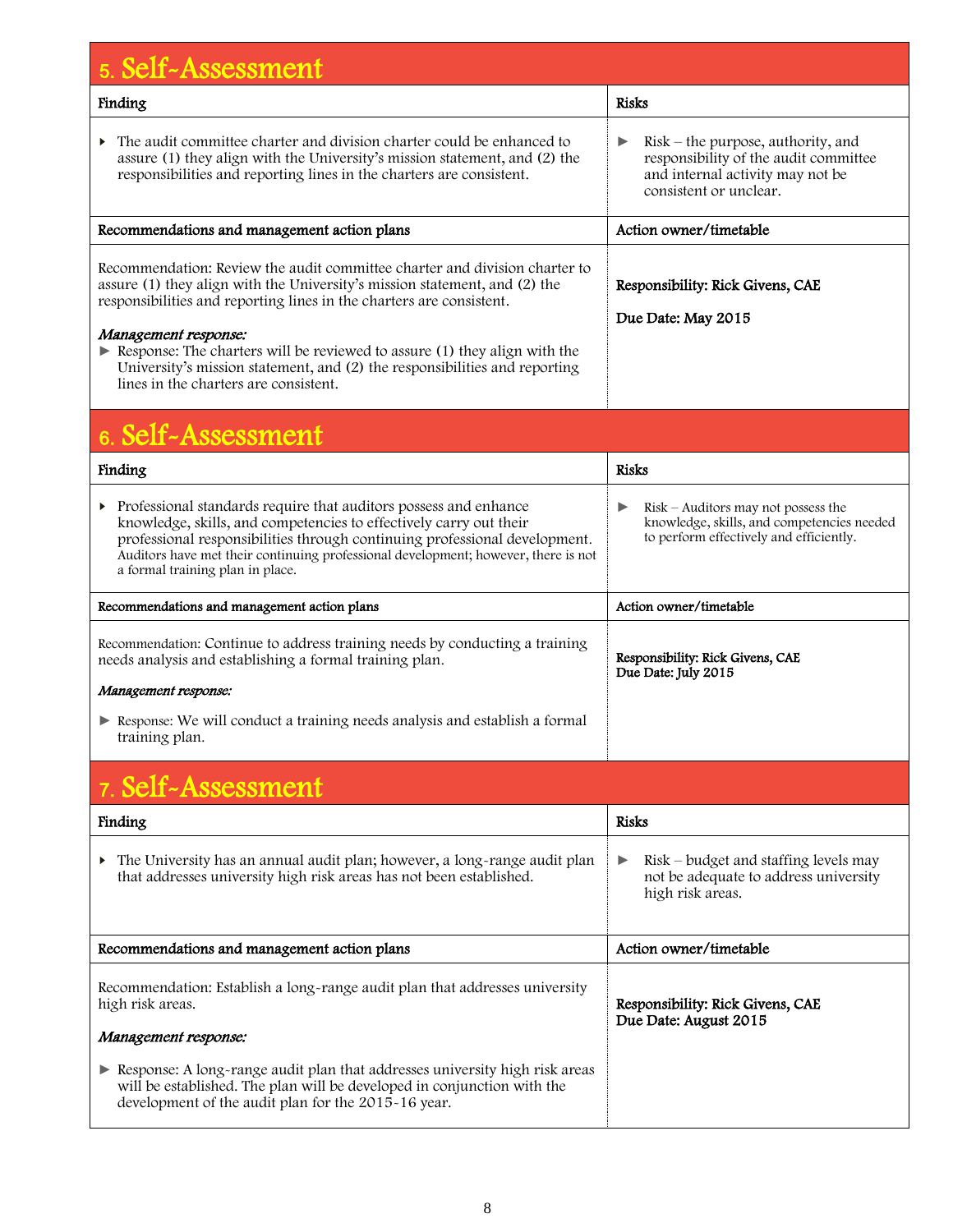| 8. Self-Assessment                                                                                                                                                                                                                                                                                                                                                                                                                                    |                                                                                                              |
|-------------------------------------------------------------------------------------------------------------------------------------------------------------------------------------------------------------------------------------------------------------------------------------------------------------------------------------------------------------------------------------------------------------------------------------------------------|--------------------------------------------------------------------------------------------------------------|
| Finding                                                                                                                                                                                                                                                                                                                                                                                                                                               | <b>Risks</b>                                                                                                 |
| $\triangleright$ Improvements could be made in the audit finding follow up process to<br>assess if management corrective actions have been effectively implemented.                                                                                                                                                                                                                                                                                   | Risk – Control deficiencies and issues<br>▶<br>noted in audit findings may not be<br>adequately implemented. |
| Recommendations and management action plans                                                                                                                                                                                                                                                                                                                                                                                                           | Action owner/timetable                                                                                       |
| Recommendation: Continue to augment the audit finding follow up process to<br>assess if management corrective actions have been effectively implemented.<br>Management response:<br>Response: We will continue efforts to formalize and augment the audit<br>finding follow up process to assess if management corrective actions have<br>been effectively implemented and report the assessment to senior<br>management and the audit committee.     | Responsibility: Rick Givens, CAE<br>Due Date: Ongoing                                                        |
| 9. Self-Assessment                                                                                                                                                                                                                                                                                                                                                                                                                                    |                                                                                                              |
| Finding                                                                                                                                                                                                                                                                                                                                                                                                                                               | <b>Risks</b>                                                                                                 |
| The effectiveness and efficiency of work paper preparation, review, and<br>retention could be improved through continuation of efforts to utilize more<br>computer assisted audit tools, including automated work papers.                                                                                                                                                                                                                             | Risk – Operations are not conducted<br>▶<br>effectively or efficiently as possible.                          |
| Recommendations and management action plans                                                                                                                                                                                                                                                                                                                                                                                                           | Action owner/timetable                                                                                       |
| Recommendation: Utilize more computer assisted audit tools, including<br>automated work papers.<br>Management response:<br>Response: We will continue our efforts to utilize more computer assisted<br>audit tools. We surveyed other SUS universities to determine who uses<br>automated software and reviewed the capability of automated software<br>products. Our review disclosed that there are several products that meet<br>our requirements. | Responsibility: Rick Givens, CAE<br>Due Date: July 2015                                                      |
| 10. Self~Assessment                                                                                                                                                                                                                                                                                                                                                                                                                                   |                                                                                                              |
| Finding                                                                                                                                                                                                                                                                                                                                                                                                                                               | <b>Risks</b>                                                                                                 |
| A more robust performance metric framework could assist in evaluating<br>the effectiveness and efficiency of the division's operations to fulfill and<br>support better prioritization of staff activities to optimize staff engagement<br>and evaluate ongoing performance.                                                                                                                                                                          | $Risk$ – operations may not be as<br>▶<br>effectiveness and efficient as possible.                           |
| Recommendations and management action plans                                                                                                                                                                                                                                                                                                                                                                                                           | Action owner/timetable                                                                                       |
| Recommendation: Establish a more robust performance metric framework to<br>evaluate effectiveness and efficiency of the division.<br>Management response:<br>Response: We identified key performance metrics related to staff utilization<br>and timeliness of reporting. We will enhance our reporting systems to<br>track and report these metrics. Identification and tracking of other metrics                                                    | Responsibility: Rick Givens, CAE<br>Due Date: Ongoing                                                        |
| will be implemented on an ongoing basis. The performance metrics will be<br>used to evaluate effectiveness and efficiency of the division.                                                                                                                                                                                                                                                                                                            |                                                                                                              |